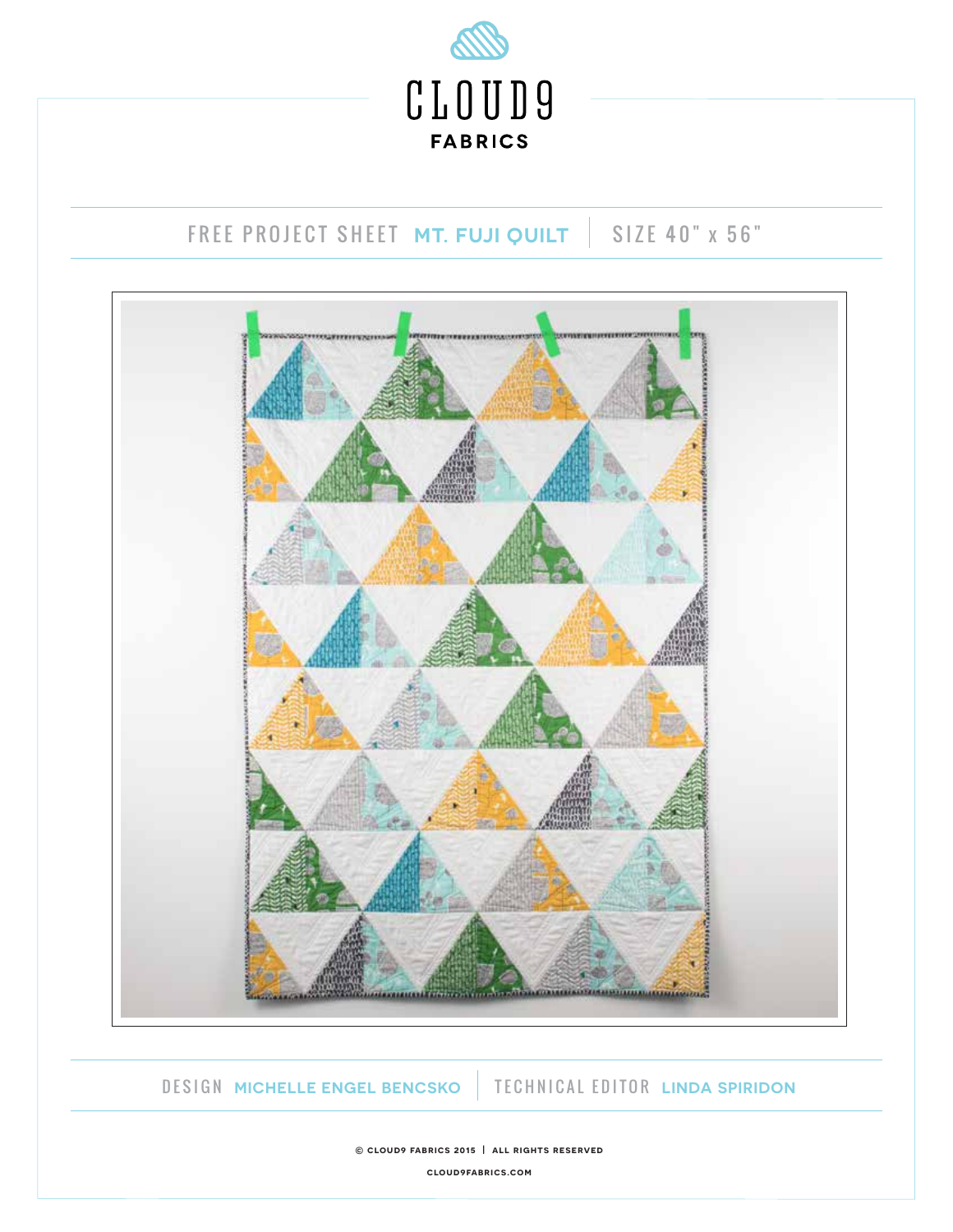### MATERIALS

### **MT. FUJI QUILT** FEATURING **YOYOGI PARK** BY **SKINNY LAMINX**

*Please refer to diagram for layout; instructions differ slightly from sample quilt.*

*½ yard each:* Tokyo Trees [Gold, Green & Turquoise] *Fat Quarters each:* Feather Leaf [Gray, Green & Teal], Peeking [Gray, Gold & Green], Shrubbery [Gray, Gold & Turquoise] *1½ yards* Limestone for Background *½ yard* Shrubbery [Gray] Binding *3½ yards* Limestone for Backing

*Note: All possible care has been taken to assure the accuracy of this pattern. We are not responsible for printing errors or the manner in which individual work varies. Please read instructions carefully before starting the construction of this quilt. If desired, wash and iron your fabrics before starting to cut.*

## CUTTING DIRECTIONS

*Cutting dimensions include ¼" seam allowances.*

#### **A.** *From* Tokyo Trees:

- 32- 6½" x 8½" rectangles:
	- *•* 10 Tokyo Trees [Gold & Green]
	- 12 Tokyo Trees [Turquoise]

*-* Cut the rectangles on the diagonal from upper left to lower right corner.*[g 1]* You will use all lower left triangles in this quilt. Set upper right triangles aside.

**B.** *From* Feather Leaf, Peeking & Shrubbery: 32- 6½" x 8½" rectangles:

- *•* 1 Shrubbery [Turquoise]
- *•* 3 Peeking [Gray], Shrubbery [Gold]
- *•* 4 Feather Leaf [Gray & Teal], Peeking [Gold & Green], Shrubbery [Gray]
- *•* 5 Feather Leaf [Green]

*-* Cut the rectangles on the diagonal from upper right to lower left corner. *[fig 2]* You will use all lower right triangles. Set others aside.

- **C.** *From* Limestone:
- 6- 8½" x WOF strips *subcut into:*
	- *•* 32- 6½" x 8½" rectangles

*-* Cut rectangles on the diagonal from upper right to lower left corner. *[g 2] Cirrus Solids are reversible so you will use all of these triangles. -* Keep all triangles cut from the upper left side with the triangle prints cut from Step B. - Keep all triangles cut from the lower side with the triangle prints from Step A.

### ASSEMBLY DIRECTIONS

#### **BLOCK ASSEMBLY**

1. Sew all Limestone triangles to Tokyo Trees print triangles from Step A to form a rectangle. All prints will be in the lower left of rectangle and limestone in upper right. Lay pieces flat RS up. Flip Limestone on top of print RST, matching edges. Sew ¼" seam. *[fig 3]* This is a bias edge, do not pull or stretch. Press to the print.

2. Square up all rectangles to  $5\frac{1}{2}$ " x  $7\frac{1}{2}$ ." It is important to have the diagonal line aligned with the 5½" x 7½" measurement on the ruler. *[fig 4]* Make 32 pieced triangles.

3. Piece print rectangles from Step B with Limestone triangles. Diagonal will go top right to bottom left. [fig 5] Press to the light. Make 32. Square up as in Step 2.

#### **ASSEMBLING THE QUILT**

- 4. Layout pieced rectangles in rows following **QUILT DIAGRAM** for placement.
- 5. Sew rectangles in rows. Sew 8 horizontal rows together.
- 6. Layer the backing, batting and quilt top. Baste, quilt and bind.